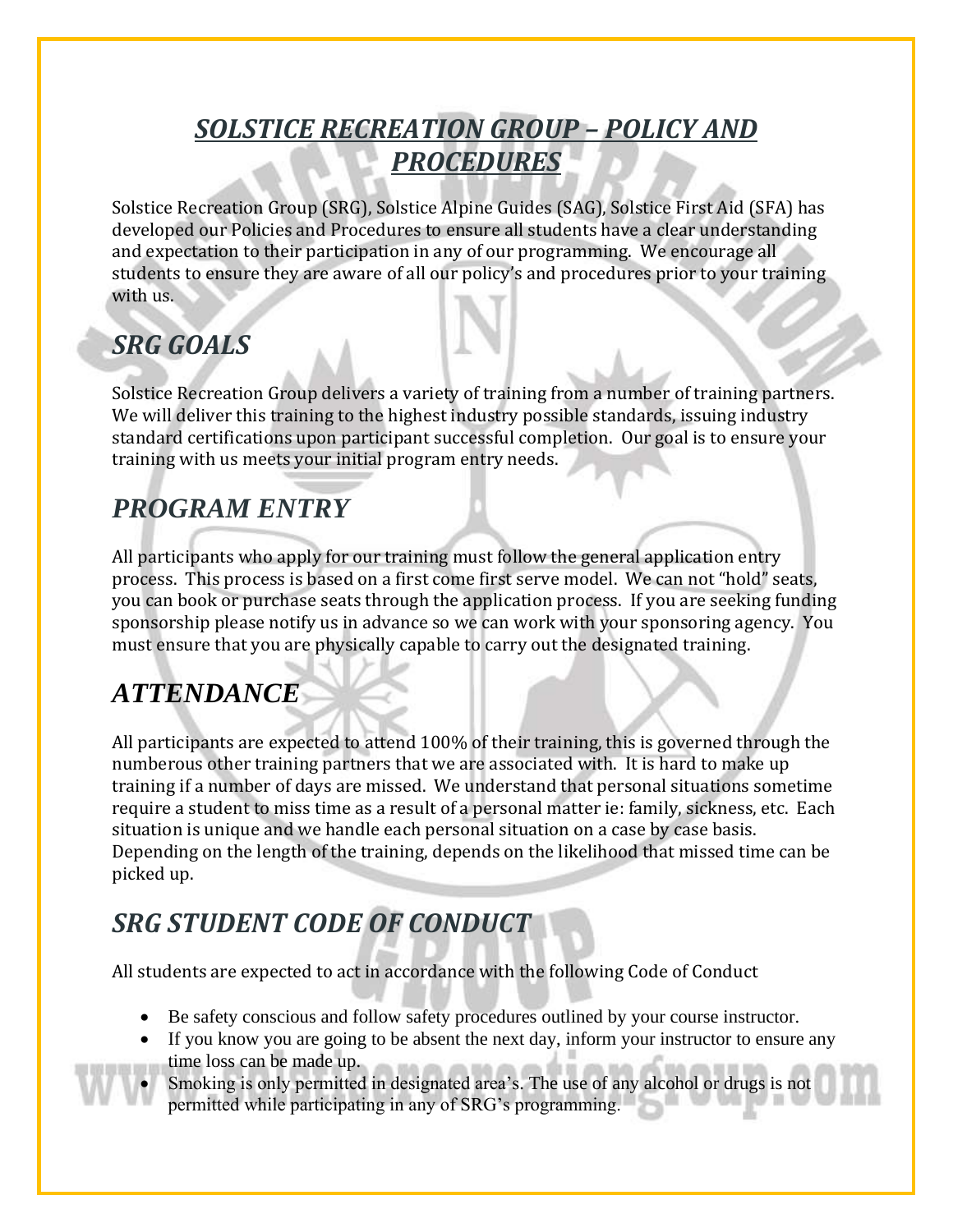- Please be respectful towards SRG staff, and your fellow course participants The use of abusive language, anger, intimidation or violence will not be tolerated and can lead to student removal.
- We want you to succeed in our training so we will ensure our training process meets your training goals.
- Show respect to the natural environment and show respect for all equipment and personal property. If SRG equipment or property is damaged intentionally – full replacement will be required of the student prior to the training completion date.

# *POTENTIAL REASONS FOR STUDENT DISMISAL*

If the SRG Code of Conduct is not adhered to, then a student may be asked to leave the training. Serious breaches such as the following may result in immediate dismissal:

- Physical abuse, theft or non-accidental damage to SRG property
- Endangering oneself or others by failure to abide by the safety guidelines laid down by SRG instructors while on program time – these are safety issues.
- Behaviour displaying disrespect toward fellow students and the public.
- The use of illegal substances while in attendance.
- Flagrant disrespect of SRG Code of Conduct
- Willful breaking of any civic, provincial or federal law
- The student is physically unable to meet the course requirements

# *COURSE EXAMS*

SRG works with a number of other training agencies that have clear expectations in terms of required passing examination marks. This generally applies to written exams, but also can apply to practical components as well. SRG does utilize the oral examination process if a student is not successful on their first attempt during their written examination. If they wish to re-examine utilizing the oral re-examination process – they may choose this option. This option will be discussed with the student by their instructor/evaluator if needed.

#### *TUITION REFUND POLICY*

To deliver your programming we begin incurring and committing significant expenses well before the program start date. Upon acceptance into the program, we require a 100% of tuition to confirm your registration.

We regret the receipt of any cancellations, but in most cases, a portion of the course cost has already been allocated before your arrival. Tuition refunds are explained here.

# www.solsticerecreationgr